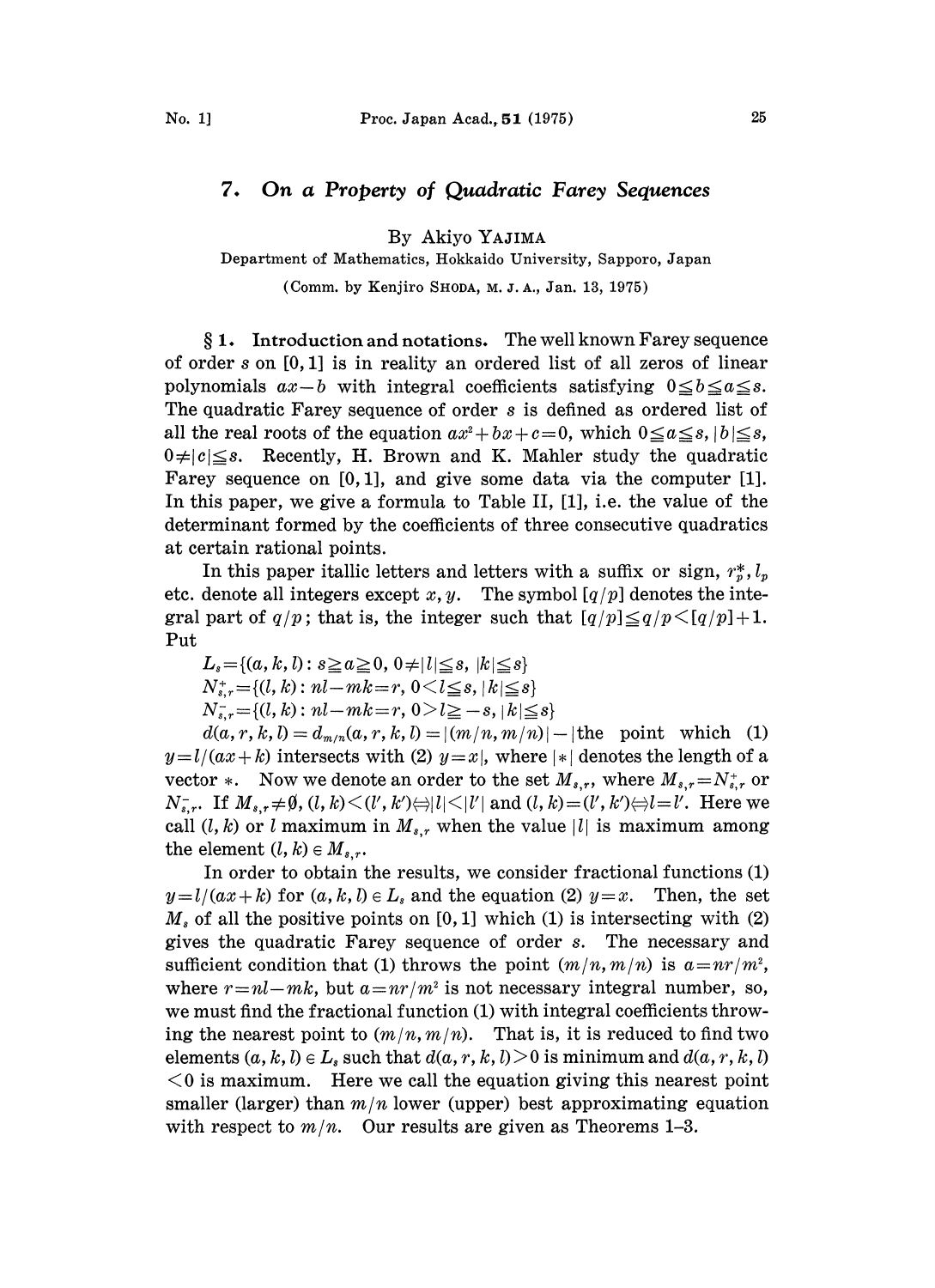§ 2. Results. Theorem 1.  $m \ge 2$ ,  $(n, m) = 1$   $(t = -1, 1)$ Let  $r_t$  be maximum integers satisfying  $nr_t \equiv t(m^2)$ ,  $(nr_t-t)/m^2 \leq s$ , and let  $(l_t, k_t)$  be maximum in  $N_{s, r_t}^*$ . Then, 1) the upper best approximating primitive equation is (3)  $((nr_1-1)/m^2)x^2 + k_1x-l_1=0$ , and the lower best approximating primitive equation is (4)  $((nr_{-1}+1)/m^2)x^2+k_{-1}x-l_{-1}=0$ . 2) the value L of the determinant of the matrix of the coefficient of the equation (3),  $nx-m=0$ , and (4) is  $L=-(r_1+r_{-1})/m^2$ .

Corollary.  $(t = -1, 1)$ 

1) if  $([s/n]-1)m^2\leq r_t\leq [s/n]m^2$ , then  $L=1-2[s/n]$ 

2) if  $([s/n] - 1)m^2 < \min(r_1, r_1) < [s/n]m^2 < \max(r_1, r_1) < ([s/n])$  $+ 1$ )*m*<sup>2</sup>, then  $L = -2[s/n]$ 

3) if  $[s/n]m^2 \lt r_t$ , then  $L=-1-2[s/n]$ 

4) the value L is always negative.

Theorem 2.

- 1) if  $m=1$ , then  $L=-\{[(s+1)/n]+[(s-1)/n]\}$
- 2) if  $m=n$ , then  $L=-2s$

Theorem 3.  $n \geq 3$ 

The absolute values of L are symmetric with respect to rational member 1/2.

Theorem 1 is easily obtained from the following main lemma and the lemma.

Main lemma. Let the condition of Theorem <sup>1</sup> hold. Then, 1)  $N_{s,r_t}^+\neq 0$ ,  $((nr_t-t)/m^2)\neq 0$ . 2)  $\min_{L_{s},d>0}d(a,r,k,l)=d((nr_{-1}+1)/m)$  $r_{-1}, k_{-1}, l_{-1}$ ,  $\max_{L_s, d<0} d(a, r, k, l) = d((nr_{+1}-1)/m^2, r_1, k_1, l_1).$ 

Lemma.  $(t=-1, 1)$ 

1) Equations  $((nr_t-t)/m^2)x^2+k_tx-l_t=0$  are primitive.

2) The above equations don't have rational roots.

In the next  $\S 3$ , we give only the sketch of the proof of the main lemma. Because the method of the proof is all elementary, and it needs many pages for the proof. And the proof of the lemma and Theorem 3 is easily obtained, and the proof of the corollary is also, noting  $([s/n]-1)m^2 \lt r_t \lt ([s/m^2]+ 1)m^2$ , and  $r_1 + r_{-1} \equiv 0(m^2)$ .

3. The sketch of the proof of the main lemma. The results of the part I of the main lemma are clear. The proof of the part II takes the following steps.

Step I. The element r of the set  $\{r: r=n-l-mk, \text{ where } 0\neq |l|\leq s, \}$  $|k| \leq s$  takes positive value, negative value or zero. But we believe that we may restrict ourselves to  $r \ge 0$ . Since, if  $r < 0$ ,  $nr \equiv p(m^2)$ , then there exists  $(a^*, r^*, k^*, l^*) \in L$ , such that  $0 \leq d(a^*, r^*, k^*, l^*) \leq d(a, r, k, l)$ if  $l>0$ , or  $0>d(a^*,r^*,k^*,l^*)\geq d(a,r,k,l)$  if  $l<0$ . Where  $k^*=-k$ ,  $l^*=-l$ ,  $a^*=\min ((n(-r)-(m^2-p))/m^2, s)$ ,  $r^*=-r>0$ .

Step II. When  $0 \leq nr_p/m^2 \leq s+1$ ,  $r_p=nl_p-mk_p$ ,  $r_t>0$ ,  $(t=-1,1)$  $nr_p \equiv p(m^2), N^+_{s,r_p} \neq \emptyset$ ,  $(l_p^*, k_p^*)$  maximum in  $N^+_{s_p}$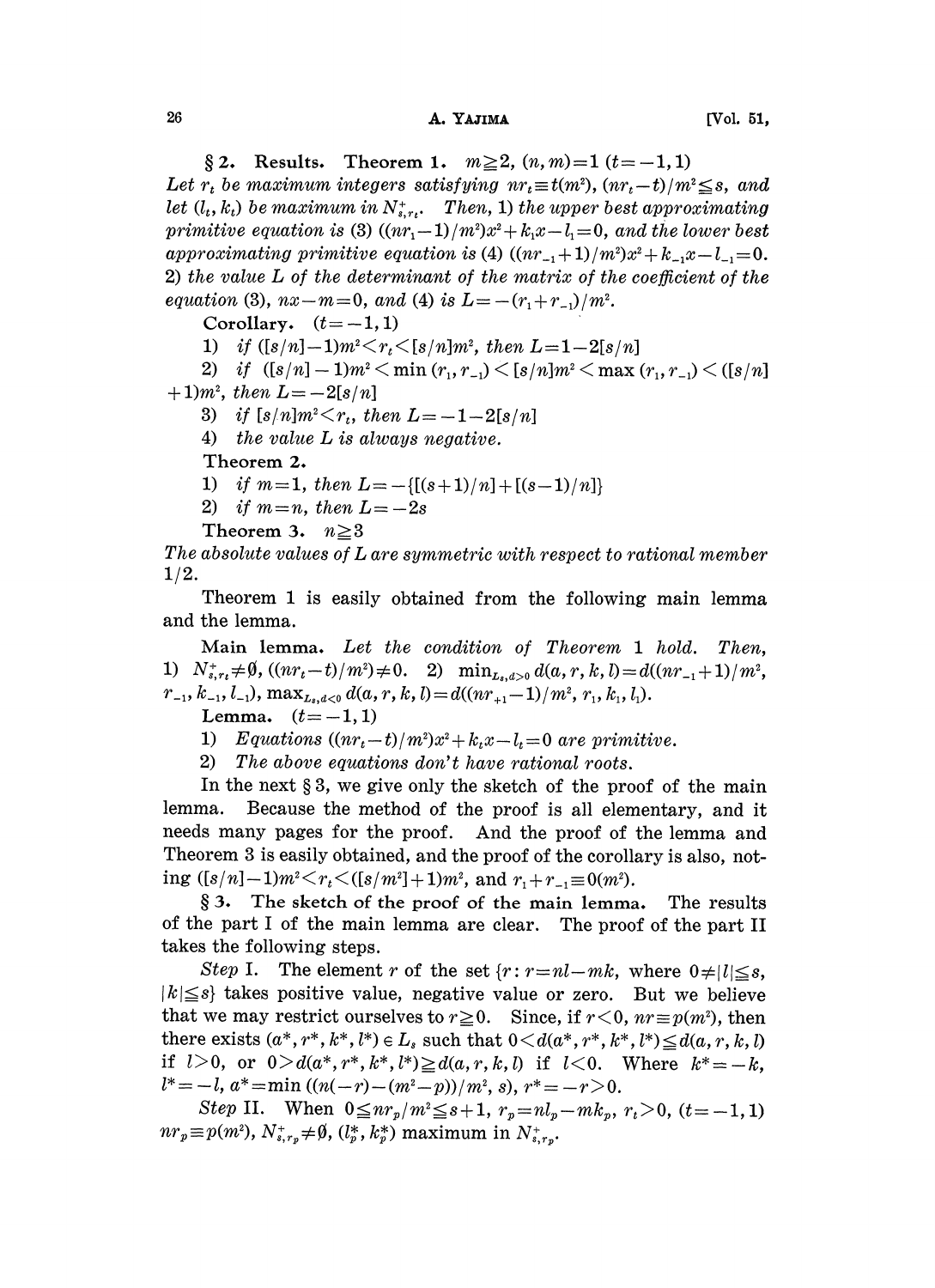Then, 1)  $r_p \leq pr_1, l^*_p \leq pl^*_1$   $(p=1,2,\ldots,m^2)$ 

2)  $r_n \leq (m^2-p)r_{-1}$ ,  $l_n^* \leq (m^2-p)l_{-1}^*$   $(p=0,1,\dots, m^2-1)$  similarly, when  $|r_p-r_t| \leq m^2$  if  $r_p \geq m^2$ ,  $0 \leq r_t \leq m^2$  if  $0 \leq r_p \leq m^2$ ,  $N^-_{s,r_p} \neq \emptyset$ ,  $(l_p^*, k_p^*)$ maximum in  $N_{s,r_p}^-$ .

Then, 1')  $r_p \leq (m^2-p)r_{-1}$ ,  $(-l_p^*) \leq (m^2-p)l_1^*$   $(p=0, 1, \dots, m^2-1)$ 2')  $r_p \leq pr_1, (-l_p^*) \leq pl_{-1}^*$   $(p=1, 2, \dots, m^2).$ 

Here, we consider the value of the fractional equation (1)  $y=l/(ax+k)$ for  $x=m/n$  and the value of x for  $y=m/n$ . Then, we obtain from (1),  $y(a, k, l) = y$ ,  $(a, k, l) = n l/(nk + am)$ 

$$
x(a, k, l) = x_{m/n}(a, k, l) = \begin{cases} r/am & \text{for } a \neq 0 \\ \pm \infty & \text{for } a = 0. \end{cases}
$$

Roughly speaking, to find min  $d(a, r, k, l) > 0$  (Max  $d(a, r, k, l) < 0$ ) is reduced to find the maximum (minimum) value  $y(a, k, l)$  smaller (larger) than  $m/n$  and the maximum (minimum) value  $x(a, k, l)$  smaller (larger) than  $m/n$ . So, in this estimation, we use the above inequalities 1,2, 1', 2'. For example,  $y((nr_p-p)/m^2, k_p^*, l_p^*)-y((nr_p-p)/m^2, k_1^*, l_1^*)=$  $nml_{n}^{*}/(n^{2}l_{n}^{*}-p)-nml_{1}^{*}/(n^{2}l_{1}^{*}-1)=nm(pl_{1}^{*}-l_{n}^{*})/(n^{2}l_{n}^{*}-p)(nl_{1}^{*}-1)\geq 0$  by enequality (1). Thus we find min  $d(a, r, k, l) > 0$  (max  $d(a, r, k, l) < 0$ ) is obtained by  $a=(nr_{-1}+1)/m^2(a=(nr_1-1)/m^2), k=k_{-1}^*(-k_1^*), l=l_{-1}^*(-l_1^*).$ 

Step III. Let  $nr_t \equiv t(m^2)$ ,  $(l_t, k_t)$  maximum in  $N_{s, r_t}^*$  and  $r_t^* > 0$  maximum integer such that  $(nr_t^*-t)/m^2 \leq s$ ,  $nr_t^* \equiv t(m^2), (l_t^*, k_t^*)$  maximum in  $N_{s,t}^*$ ,  $0 \le r_t \le r_t^*$   $(t=-1, 1)$ . Then  $y((nr_1-1)/m^2, k_1, l_1) \ge y((nr_1^*-1)/m^2,$  $k_1^*, l_1^* \ge m/n$ ,  $x((nr_1-1)/m^2, k_1, l_1) \ge x((nr_1^*-1)/m^2, k_1^*, l_1^*) > m/n$  and  $m/n$  $> y((nr_{-1}^*+1)/m^2, k_{-1}^*, l_{-1}^*) \geq y((nr_{-1}+1)/m^2, k_{-1}, l_{-1}), m/n > x((nr_{-1}^*+1)/m^2,$  $k_{-1}^*, l_{-1}^*\geq x((nr_{-1}+1)/m^2, k_{-1}, l_{-1}).$  By Step II, if  $0 \leq nr/m^2 \leq s$ , min  $d(a, r, k, l) > 0$  (max  $d(a, r, k, l) < 0$ ) is obtained when  $r = r_{-1}^*$  ( $r = r_1^*$ ).

Step IV. We find easily that if  $nr/m^2 \geq s$ ,  $l > 0$ , we obtained that  $d(s, r, k, l) \geq d((nr_1^* - 1)/m^2, r_1^*, k_1^*, l_1^*) > 0$ , where  $r_1^* > 0$  maximum integer such that  $0 \leq (nr^* - 1)/m^2 \leq s$ ,  $nr^* \equiv 1(m^2)$ , and if  $nr/m^2 \geq s$ ,  $l < 0$ , then  $|d(s, r, k, l)| \geq |d((nr_t - t)/m^2, r_t, k_t^*, l_t^*)|.$ 

Thus, the main lemma holds.

Example. To find the upper (lower) best approximating equation with respect to 2/5.

1. In the case of order  $s=5$ 

 $r_{-1}=3$  is maximum integer satisfying  $(5r+1)/4 \leq 5$ ,  $5r=-1$  (4)

 $r_{+1}=1$  is maximum integer satisfying  $(5r-1)/4 \le 5$ ,  $5r=1$  (4) so  $L=-(r_1+r_{-1})/4)=-1$  by Theorem 1,

and

 $(l_{-1}^*, k_{-1}^*)$  = (1, 1) is maximum in  $N_{\delta,r-1}^*$  = {(l, k) : 3 = 5l - 2k 0 < l ≤ 5,  $|k| \leq 5$ 

 $(l_{+1}^*, k_{+1}^*)$  = (1, 2) is maximum in  $N_{5,r_{+1}}^*$  = { $(l, k)$  : 1 = 5l - 2k, 0 < l ≤ 5,  $|k| \leq 5$